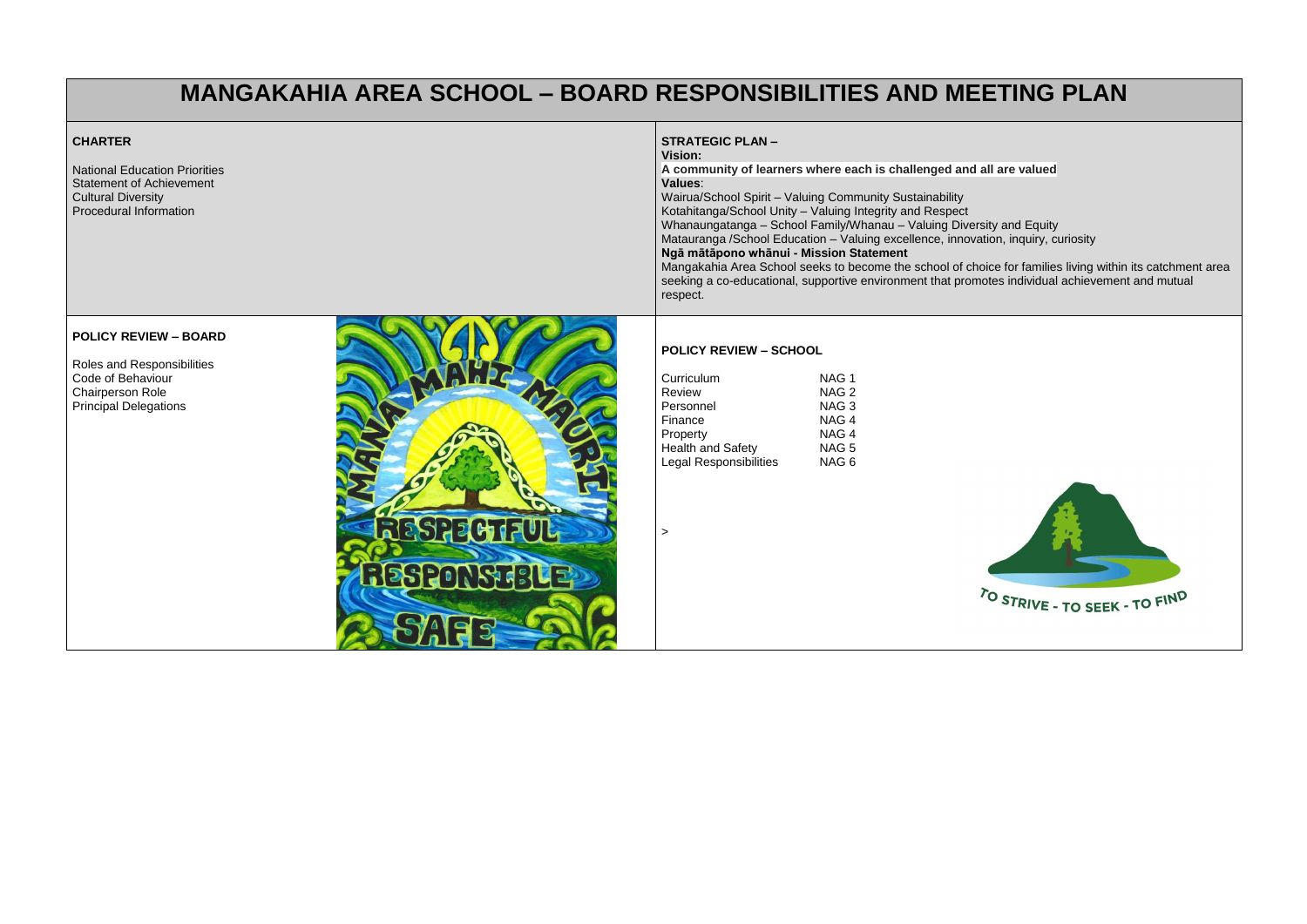## **LEARNING AREAS**

English Maths Science Social Studies Languages (Te Reo) Art **Technololgy** Health and Physical Education

## **OTHER AREAS**

Principal Performance Appraisal Finance/Property Orientation of new trustees Being a Good Employee Environmental Intelligence Significant Events and Successes He Matariki Teen Parent School

| 2019-2021                          | Term 1A                                                                                                                                                                                     | <b>Curriculum Special</b>                                                  | Term 1B                                                                                                                                                                                                                           | Term 2A                                                                                                                                                 | Term 2B                                                                                                                | Term 3A                                                                                                                                                                                                | Term 3B                                                                                                     | Curriculum<br>Special 2                                  | Term 4A                                                                                                                                                                             | Term 4B                                                                                                                                                                                     | Term 4C                                                                                                                                                                                  |
|------------------------------------|---------------------------------------------------------------------------------------------------------------------------------------------------------------------------------------------|----------------------------------------------------------------------------|-----------------------------------------------------------------------------------------------------------------------------------------------------------------------------------------------------------------------------------|---------------------------------------------------------------------------------------------------------------------------------------------------------|------------------------------------------------------------------------------------------------------------------------|--------------------------------------------------------------------------------------------------------------------------------------------------------------------------------------------------------|-------------------------------------------------------------------------------------------------------------|----------------------------------------------------------|-------------------------------------------------------------------------------------------------------------------------------------------------------------------------------------|---------------------------------------------------------------------------------------------------------------------------------------------------------------------------------------------|------------------------------------------------------------------------------------------------------------------------------------------------------------------------------------------|
| Charter                            |                                                                                                                                                                                             | National<br>$\bullet$<br>Standards<br><b>NCEA</b> results<br>previous year |                                                                                                                                                                                                                                   |                                                                                                                                                         |                                                                                                                        | Review                                                                                                                                                                                                 |                                                                                                             | • National<br>Standards<br>• NCEA by<br>Learning<br>Area | Charter<br><b>Annual Plans</b><br>Strategic Plan                                                                                                                                    | Review draft charter,<br>annual and strategic<br>plans                                                                                                                                      | Approve charter,<br>annual and<br>strategic plan for<br>following year                                                                                                                   |
| <b>Strategic Plan</b>              | SG <sub>1</sub>                                                                                                                                                                             |                                                                            | SG <sub>2</sub>                                                                                                                                                                                                                   | SG <sub>3</sub>                                                                                                                                         |                                                                                                                        | <b>Review SG1</b>                                                                                                                                                                                      | <b>Review SG2</b>                                                                                           |                                                          | <b>Review SG3</b>                                                                                                                                                                   | Review vision<br>and annual plan                                                                                                                                                            | Review Board<br>Plan                                                                                                                                                                     |
| <b>Policy Review</b>               | Uniform<br>$\bullet$<br>Community<br>$\bullet$<br>Engagement<br>Theft and<br>Fraud<br><b>Host School</b><br><b>Fixed Assets</b>                                                             |                                                                            | Finance<br>$\bullet$<br>Fundraising<br>$\bullet$<br>Property<br>Assessment for<br>Learning<br>Town Bus<br>Sun Smart<br>Professional<br>Development                                                                                | Abuse<br>$\bullet$<br><b>Child Abuse</b><br>$\bullet$<br>Against<br>Employees<br>Health &<br>$\bullet$<br>Safety<br>Student<br>$\bullet$<br>Achievement | <b>Bus Safety</b><br>Discretionary<br>Leave<br>Planning &<br>Reporting<br><b>Board Policies</b><br>Search &<br>Seizure | Media<br>$\bullet$<br>Sport<br>$\bullet$<br><b>STAR</b><br>$\bullet$<br>Student Support (1)<br>$\bullet$<br>Cybersafety<br>$\bullet$<br>Whanau Support<br>$\bullet$<br>Group<br>Timetable<br>$\bullet$ | Safe School (<br>Special needs<br>students<br>Concerns &<br>Complaints<br>Maori<br>$\bullet$<br>Achievement |                                                          | <b>Nutrition</b><br>$\bullet$<br>Protected<br>$\bullet$<br><b>Disclosure</b><br>Vulnerable<br>$\bullet$<br>Children<br>Timetable<br>$\bullet$<br>Principal<br>Performance<br>Review | Extra-Territoriality<br>Policy Review &<br>$\bullet$<br>Development<br>Employment                                                                                                           |                                                                                                                                                                                          |
| To Do and Special<br><b>Issues</b> | Delegations to Principal<br>Elect Chair for current year<br>Second version of Budget<br>Principal Performance Agreement<br>Police Vetting – Register Check<br>Staff organisation flow chart |                                                                            | Approval annual plan<br>Property Plan for the yea<br>Finalise Budget<br>Emergency Evacuation F<br>March returns<br>HM Manager attends Bo<br>Manager attends<br>the year including school houses<br><b>Board meeting</b><br>Report | Teacher Registration check<br>Annual accounts to MoE<br>BoT PD – conference NZAS<br><b>ASASN</b>                                                        | Budget forecast<br>Emergency Evacuation I<br>Attendance report<br>July returns<br>Report                               | Student Election process<br>Principal Appraisal<br>Show Day<br>Review last 6 months minutes                                                                                                            | Emergency Evacuation Report<br>Student election date 21 <sup>st</sup> Sept                                  |                                                          | Attendance report<br>Stand down/suspension report<br>Manager HM attends meeting<br>Annual plans for following year<br>New student rep<br>Review school fees                         | Draft annual plan<br>Draft Budget<br>Emergency evacuation report<br>Staffing for following year<br>Review Principal Appraisal<br>Review Board annual agenda p<br>Contract(s) review<br>plan | Review last 6 months minutes<br>Trustee register review including up to<br>details of trustees<br>Review fixed asset policy<br>Subject review analysis<br>$\overline{5}$<br>date contact |